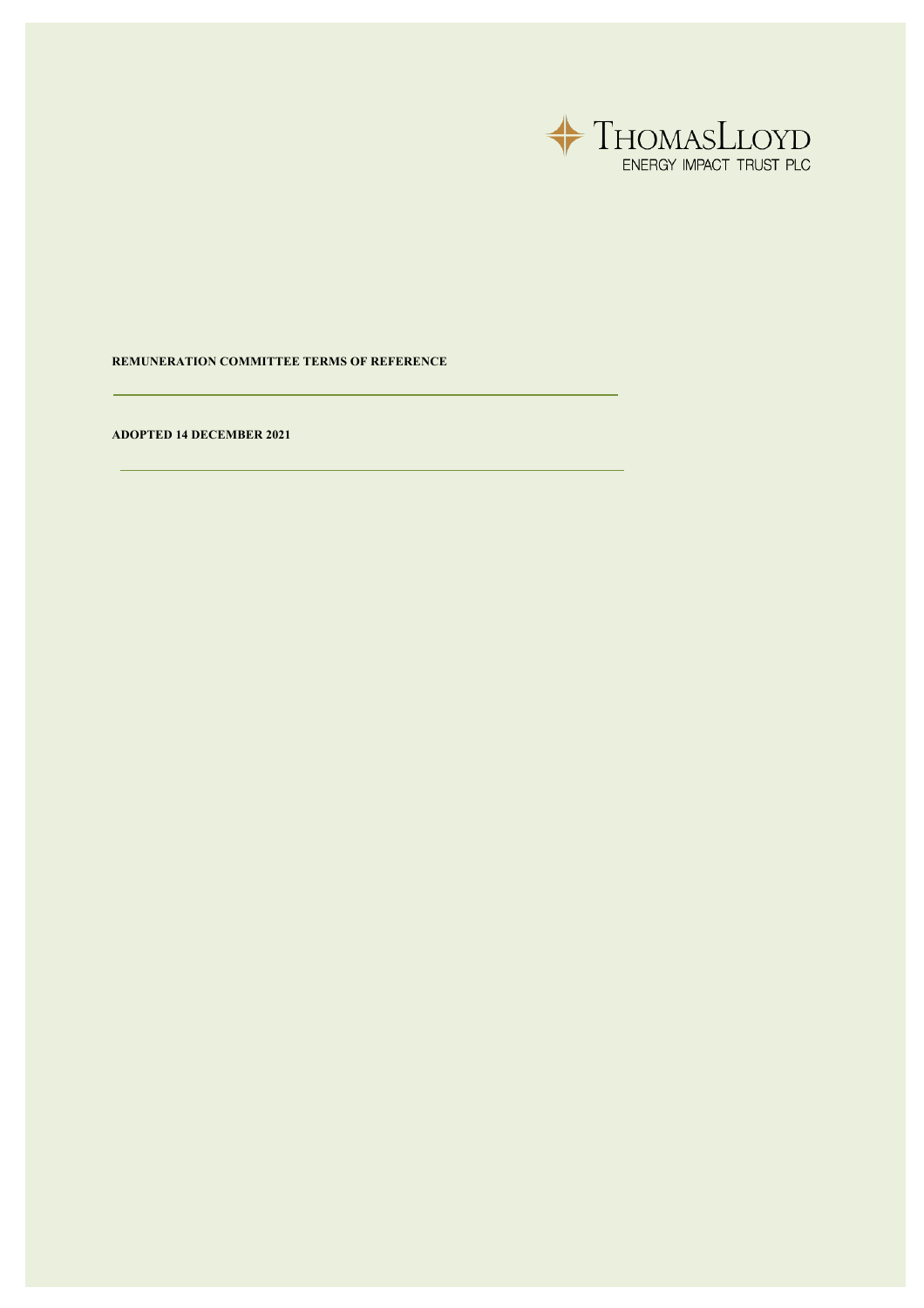

# **THOMASLLOYD ENERGY IMPACT TRUST PLC**

### **REMUNERATION COMMITTEE TERMS OF REFERENCE**

#### **1 DEFINITIONS**

- 1.1 Reference to the "**Company**" shall ThomasLloyd Energy Impact Trust PLC.
- 1.2 Reference to the "**Committee**" shall mean the Remuneration Committee.
- 1.3 Reference to the "**Board**" shall mean the board of directors of the Company.
- 1.4 Unless otherwise stated, reference to "**Chair**" shall mean the Chair of the Committee.
- 1.5 Reference to the "**Market Abuse Regulation**" shall mean the UK version of Regulation (EU) No 596/2014 of the European Parliament and of the Council on 16 April 2014 on market abuse, which is part of UK law by virtue of the European Union (Withdrawal) Act 2018.
- 1.6 Reference to the "**Prospectus Regulation**" shall mean the UK version of Regulation (EU) 2017/1129 of the European Parliament and of the Council of 14 June 2017 on the prospectus to be published when securities are offered to the public or admitted to trading on a regulated market, and repealing Directive 2003/71/EC, which is part of UK law by virtue of the European Union (Withdrawal) Act 2018, as amended by The Prospectus (Amendment, etc) (EU Exit) Regulations 2019.
- 1.7 Unless otherwise stated, reference to "**Secretary**" shall mean the Secretary of the Committee.
- 1.8 Unless otherwise stated, a reference to:
	- (a) any EU directive, EU regulation, EU decision, EU tertiary legislation or provision of the EEA agreement (an "**EU Matter**") which is to form part of UK domestic law by application of section 3 of the European Union (Withdrawal) Act 2018 shall be read as a reference to that EU Matter as it forms (by virtue of section 3 of the European Union (Withdrawal) Act 2018) part of UK domestic law and as modified by domestic law from time to time; and
	- (b) any EU entity shall be read as a reference to the UK institution, authority or body to which its functions were transferred,

and words and expressions used in this paragraph 1.8 shall have the meanings given to them respectively in the European Union (Withdrawal) Act 2018.

### **2 CONSTITUTION AND PURPOSE**

- 2.1 The Committee has been established by resolution of the Board and is to be known as the Remuneration Committee.
- 2.2 The role of the Committee is to assist the Board by determining the remuneration policy of the Company and setting the remuneration of the directors, having regard to statutory and regulatory requirements and in accordance with the articles of association of the Company (the "Articles").
- 2.3 These terms of reference may be amended from time to time by a resolution of the Board.

### **3 MEMBERSHIP**

- 3.1 The Committee shall comprise at least three members. Members of the Committee shall be appointed by the Board, on the recommendation of the Nomination Committee in consultation with the Chair of the Committee. The Board shall appoint the Chair who shall be an independent non-executive director. Before such appointment, the Board shall satisfy itself that the appointee has relevant experience and understanding of the Company.
- 3.2 All members of the Committee shall be independent non-executive directors. The Chair of the Board may also serve on the Committee as an additional member if they were independent on appointment, but shall not chair the Committee. Any member who fails to remain independent will step down from the Committee.
- 3.3 Appointments to the Committee shall be for a period of up to three years, which may be extended by further three year periods, provided the members continue to be independent.
- 3.4 The Board shall regularly review the membership of the Committee to ensure that its membership is refreshed and undue reliance is not placed on particular individuals
- 3.5 Only members of the Committee have the right to attend Committee meetings. However, other individuals (if not members of the Committee) such as other directors of the Company, representatives of the alternative investment fund manager, the investment manager or other external advisers may be invited to attend all or part of any meeting, as and when appropriate and necessary.
- 3.6 The Board may fill vacancies in the Committee by appointment from amongst the Board.
- 3.7 Each member of the Committee shall disclose to the Committee:
	- (a) any personal financial or other interest in any matter to be decided by the Committee; or
	- (b) any potential conflict of interest arising from a cross-directorship or otherwise,

and any such member shall abstain from voting on resolutions of the Committee in relation to which such interest exists and from participating in the discussions concerning such resolutions and (if so required by the Board) shall resign from the Committee.

3.8 Members of the Committee shall at all times give due consideration to the Association of Investment Companies Code of Corporate Governance as applicable to the Company (the "**AIC Code**") and any other laws, codes, rules and regulations applicable to the Company.

#### **4 SECRETARY**

4.1 The company secretary, or his or her nominee, shall act as the Secretary of the Committee and will ensure that the Committee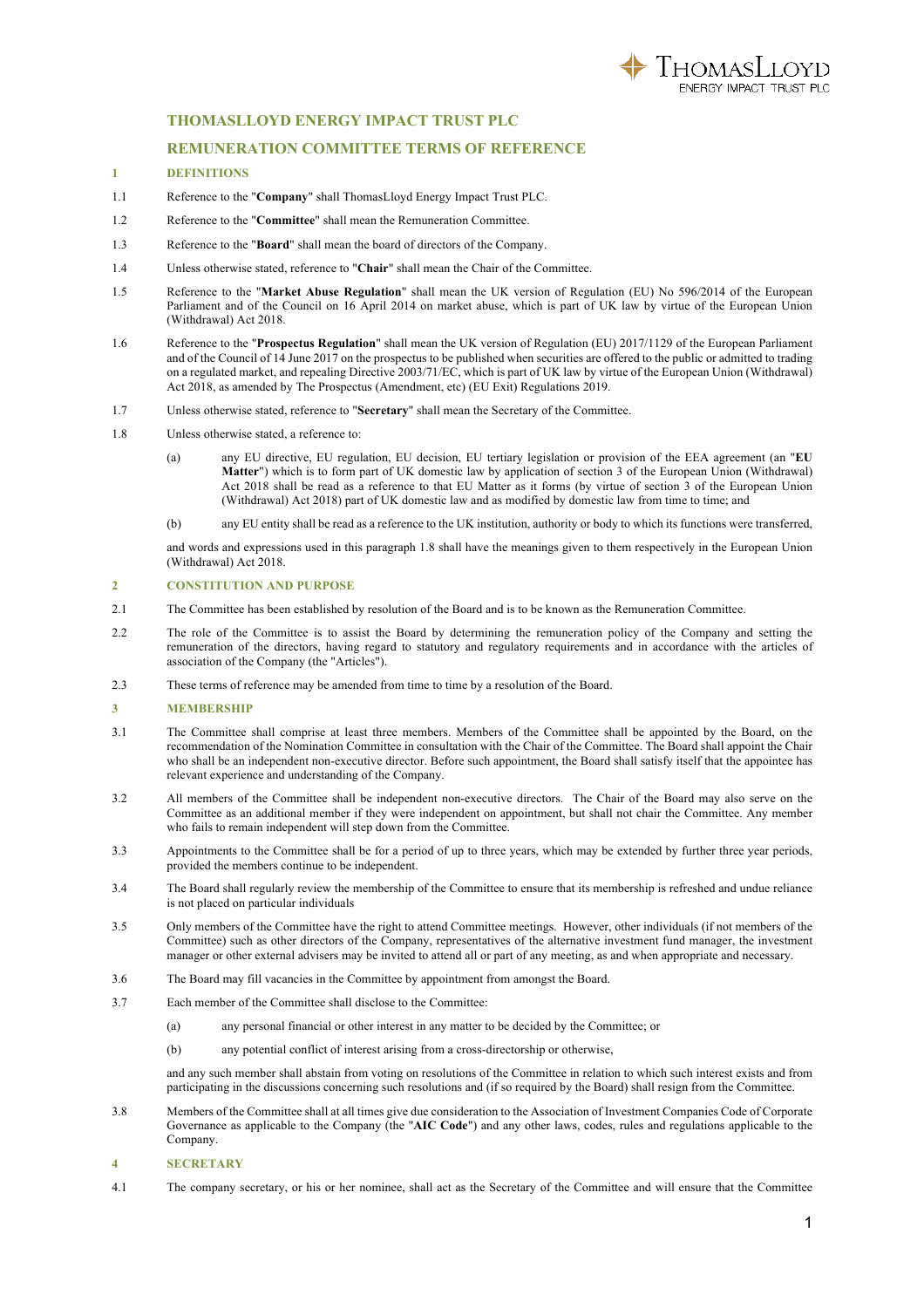

receives information and papers in a timely manner to enable full and proper consideration to be given to issues.

4.2 The Committee shall have access to the services of the Secretary on all Remuneration Committee matters, including: assisting the Chair in planning the Committee's work, drafting meeting agendas, maintaining minutes, drafting of material about its activities for the annual report, collection and distribution of information and provision of any necessary practical support.

## **5 QUORUM AND VOTING ARRANGEMENTS**

- 5.1 The quorum necessary for the transaction of business shall be two members of the Committee. A duly convened meeting of the Committee at which a quorum is present shall be competent to exercise all or any of the authorities, powers and discretions vested in or exercisable by the Committee.
- 5.2 Members may participate in a meeting of the Committee by being physically present together or by means of a telephone or video conference or other communication equipment, provided that all persons participating in the meeting are able to hear and speak to each other throughout such meeting.
- 5.3 Any matters to be determined by the Committee shall be decided by a majority of the votes cast at a meeting of the Committee called for such purpose. Each member of the Committee shall have one vote which may be cast on matters considered at the meeting of the Committee. Any action of the Committee may also be taken by an instrument or instruments in writing signed by all members of the Committee (including in counterparts) and any such action shall be as effective as if it had been decided by a majority of votes cast at a meeting of the Committee called for such purpose.
- 5.4 Except where he or she has a personal interest, the Chair shall have a casting vote.
- 5.5 In the absence of the Chair and/or an appointed deputy at a Committee meeting, the remaining members of the Committee present shall elect one of themselves to chair the meeting. The Chair of the Board shall not be Chair of the Committee.
- 5.6 A resolution in writing or via email and signed or otherwise approved via electronic signature by all Committee members will be as effective as a resolution passed at a Committee meeting. Any written resolution shall be tabled and noted at the next meeting of the Committee.
- **6 FREQUENCY OF MEETINGS**
- The Committee shall meet at least once a year and otherwise at any such time as deemed appropriate by the Committee.

#### **7 NOTICE OF MEETINGS**

- 7.1 Meetings of the Committee shall be convened by the Secretary at the request of any of its members.
- 7.2 Unless varied by these terms of reference, meetings and proceedings of the Committee will be governed by the provisions of the Articles regulating the meetings and proceedings of directors.
- 7.3 Unless otherwise agreed by the Committee, notice of each meeting confirming the venue, time and date together with an agenda of items to be discussed, shall be forwarded to each member of the Committee and any other person required to attend and all other non-executive directors no later than five working days before the date of the meeting. The Secretary or his or her nominee shall ensure that supporting information and papers shall be sent to Committee members and other attendees as appropriate at the same time.
- 7.4 Notices, agendas and supporting papers will be sent in electronic form.

#### **8 MINUTES OF MEETINGS**

- 8.1 The Secretary shall minute the proceedings and resolutions of all meetings of the Committee, including recording the names of those present and in attendance.
- 8.2 The Secretary shall ascertain at the beginning of each meeting the existence of any conflicts of interest and minute them accordingly.
- 8.3 Draft minutes of Committee meetings shall be agreed with the Chair and then circulated promptly to all members of the Board, unless it would be inappropriate to do so in the opinion of the Chair, for example as a result of a conflict of interest.

#### **9 ANNUAL GENERAL MEETING**

- 9.1 The Chair shall attend the Company's annual general meeting prepared to respond to any shareholder questions on the Committee's activities.
- 9.2 The Annual Report shall include a description of the work of the Remuneration Committee as required by the AIC Code, which shall be approved by the Remuneration Committee.
- 9.3 The Annual Report shall also contain a report on the Committee's activities, including its membership and frequency of and attendance at its meetings, compiled by the Committee.
- 9.4 The Annual Report shall include where remuneration consultants are used, details of the consultants and a statement of any other connection they have to the Company or individual directors.

### **10 DUTIES**

The Committee should have oversight of, and carry out the duties below for, the Company, major subsidiary undertakings (if any) and the group as a whole (if a group is in existence), as appropriate.

The Committee shall:

(a) have responsibility for determining and agreeing the remuneration policy for the directors of the Company and the chair of the Board in accordance with the Articles to ensure that the policy supports the Company's strategy and promotes the long-term sustainable success of the Company;